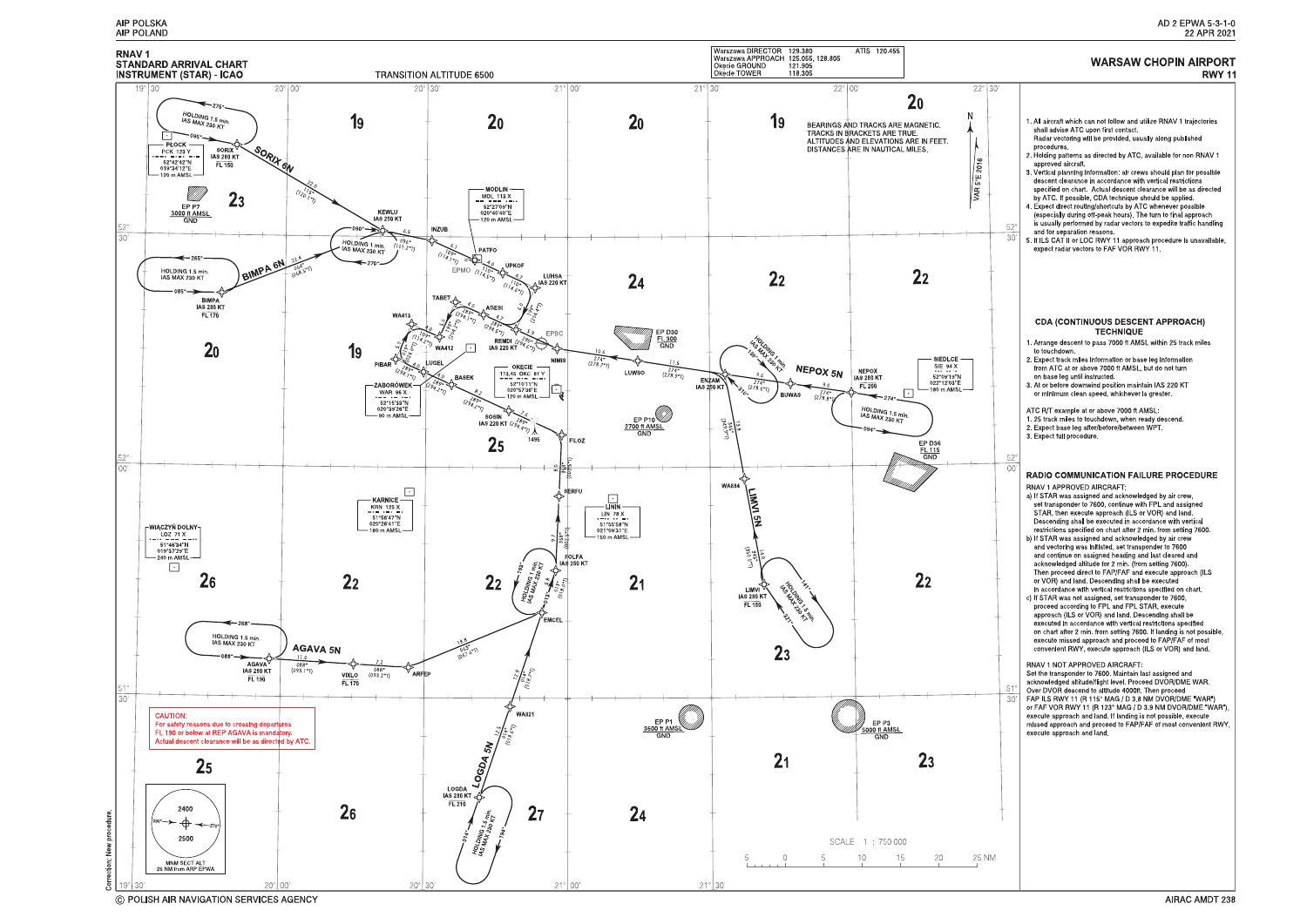### **RNAV 1 STANDARD ARRIVAL CHART INSTRUMENT (STAR) - ICAO**

### **WARSAW CHOPIN AIRPORT RWY 11**

**BIMPA 6N**

| <b>SEQUENCE</b><br><b>NUMBER</b> | <b>PATH</b><br><b>TERMINATOR</b> | <b>WAYPOINT</b><br><b>IDENTIFIER</b> | <b>COURSE / TRACK</b><br>$^{\circ}$ M ( $^{\circ}$ T) | <b>DISTANCE</b><br>(NM) | <b>ALTITUDE</b>          | <b>SPEED</b><br>(kt) | <b>NAV SPEC</b>   |
|----------------------------------|----------------------------------|--------------------------------------|-------------------------------------------------------|-------------------------|--------------------------|----------------------|-------------------|
| 001                              | IF                               | <b>BIMPA</b>                         |                                                       |                         | $-FL170$                 | $-280$               | RNAV <sub>1</sub> |
| 002                              | TF                               | <b>KEWLU</b>                         | 064 (068.5)                                           | 22.44                   | $\overline{\phantom{a}}$ | $-250$               | RNAV <sub>1</sub> |
| 003                              | <b>TF</b>                        | <b>INZUB</b>                         | 096 (101.2)                                           | 6.54                    | ٠                        |                      | RNAV <sub>1</sub> |
| 004                              | TF                               | <b>PATFO</b>                         | 109 (114.1)                                           | 6.14                    |                          |                      | RNAV <sub>1</sub> |
| 005                              | TF                               | <b>UPKOF</b>                         | 110 (114.5)                                           | 4.00                    | $\overline{\phantom{a}}$ |                      | RNAV <sub>1</sub> |
| 006                              | TF                               | <b>LUHSA</b>                         | 110 (114.6)                                           | 4.66                    | $\overline{\phantom{a}}$ | $-220$               | RNAV <sub>1</sub> |
| 007                              | TF                               | <b>REMDI</b>                         | 199 (204.4)                                           | 6.00                    |                          | $-220$               | RNAV <sub>1</sub> |
| 008                              | TF                               | <b>AGESI</b>                         | 289 (294.5)                                           | 4.67                    | $\overline{\phantom{a}}$ |                      | RNAV <sub>1</sub> |
| 009                              | TF                               | <b>TABET</b>                         | 289 (294.1)                                           | 4.00                    | $\overline{\phantom{a}}$ |                      | RNAV <sub>1</sub> |
| 010                              | TF                               | <b>WA412</b>                         | 199 (204.2)                                           | 5.00                    | $\overline{\phantom{a}}$ |                      | RNAV <sub>1</sub> |

## **SORIX 6N**

| <b>SEQUENCE</b><br><b>NUMBER</b> | <b>PATH</b><br><b>TERMINATOR</b> | <b>WAYPOINT</b><br><b>IDENTIFIER</b> | <b>COURSE / TRACK</b><br>$^{\circ}$ M ( $^{\circ}$ T) | <b>DISTANCE</b><br>(NM)  | <b>ALTITUDE</b>          | <b>SPEED</b><br>(kt) | <b>NAV SPEC</b>   |
|----------------------------------|----------------------------------|--------------------------------------|-------------------------------------------------------|--------------------------|--------------------------|----------------------|-------------------|
| 001                              | IF                               | <b>SORIX</b>                         | $\overline{\phantom{a}}$                              | $\overline{\phantom{0}}$ | $-FL150$                 | $-280$               | RNAV <sub>1</sub> |
| 002                              | TF                               | <b>KEWLU</b>                         | 115 (120.1)                                           | 22.04                    | $\blacksquare$           | $-250$               | RNAV <sub>1</sub> |
| 003                              | TF                               | <b>INZUB</b>                         | 096 (101.2)                                           | 6.54                     | $\blacksquare$           |                      | RNAV <sub>1</sub> |
| 004                              | TF                               | PATFO                                | 109 (114.1)                                           | 6.14                     | $\blacksquare$           |                      | RNAV <sub>1</sub> |
| 005                              | TF                               | <b>UPKOF</b>                         | 110 (114.5)                                           | 4.00                     | $\overline{\phantom{a}}$ |                      | RNAV <sub>1</sub> |
| 006                              | TF                               | <b>LUHSA</b>                         | 110 (114.6)                                           | 4.66                     | $\blacksquare$           | $-220$               | RNAV <sub>1</sub> |
| 007                              | TF                               | <b>REMDI</b>                         | 199 (204.4)                                           | 6.00                     | $\overline{\phantom{a}}$ | $-220$               | RNAV <sub>1</sub> |
| 008                              | TF                               | AGESI                                | 289 (294.5)                                           | 4.67                     | $\blacksquare$           |                      | RNAV <sub>1</sub> |
| 009                              | <b>TF</b>                        | <b>TABET</b>                         | 289 (294.1)                                           | 4.00                     | $\blacksquare$           |                      | RNAV <sub>1</sub> |
| 010                              | TF                               | <b>WA412</b>                         | 199 (204.2)                                           | 5.00                     | $\overline{\phantom{a}}$ |                      | RNAV <sub>1</sub> |

### **NEPOX 5N**

| <b>SEQUENCE</b><br><b>NUMBER</b> | <b>PATH</b><br><b>TERMINATOR</b> | <b>WAYPOINT</b><br><b>IDENTIFIER</b> | <b>COURSE / TRACK</b><br>$(T^{\circ})$ M $^{\circ}$ | <b>DISTANCE</b><br>(NM) | <b>ALTITUDE</b> | <b>SPEED</b><br>(kt)     | <b>NAV SPEC</b>   |
|----------------------------------|----------------------------------|--------------------------------------|-----------------------------------------------------|-------------------------|-----------------|--------------------------|-------------------|
| 001                              | IF                               | <b>NEPOX</b>                         |                                                     |                         | $-FL200$        | $-280$                   | RNAV <sub>1</sub> |
| 002                              | <b>TF</b>                        | <b>BUWAS</b>                         | 274 (278.8)                                         | 8.00                    |                 | $\overline{\phantom{a}}$ | RNAV <sub>1</sub> |
| 003                              | TF                               | <b>ENZAM</b>                         | 274 (278.6)                                         | 8.61                    |                 | $-250$                   | RNAV <sub>1</sub> |
| 004                              | TF                               | LUWSO                                | 274 (278.9)                                         | 11.50                   |                 | ٠                        | RNAV <sub>1</sub> |
| 005                              | TF                               | <b>NIMIS</b>                         | 274 (278.7)                                         | 10.62                   | $\blacksquare$  | $\overline{\phantom{a}}$ | RNAV <sub>1</sub> |
| 006                              | TF                               | REMDI                                | 290 (294.6)                                         | 5.89                    |                 | $-220$                   | RNAV <sub>1</sub> |
| 007                              | TF                               | <b>AGESI</b>                         | 289 (294.5)                                         | 4.67                    | $\blacksquare$  | $\blacksquare$           | RNAV <sub>1</sub> |
| 008                              | TF                               | <b>TABET</b>                         | 289 (294.1)                                         | 4.00                    | $\blacksquare$  | $\overline{\phantom{a}}$ | RNAV <sub>1</sub> |
| 009                              | TF                               | <b>WA412</b>                         | 199 (204.2)                                         | 5.00                    | $\blacksquare$  |                          | RNAV <sub>1</sub> |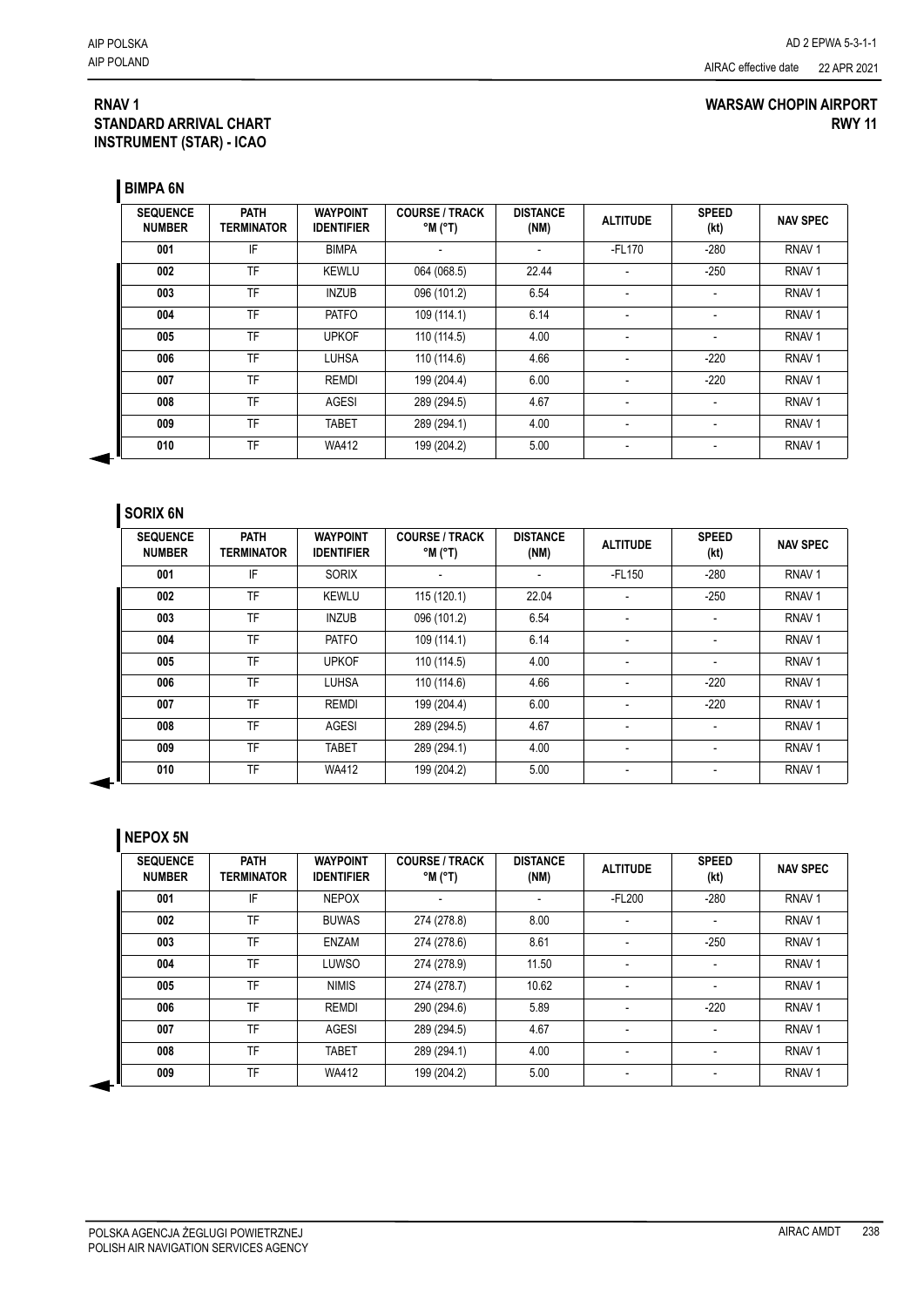## **LIMVI 5N**

| <b>SEQUENCE</b><br><b>NUMBER</b> | <b>PATH</b><br><b>TERMINATOR</b> | <b>WAYPOINT</b><br><b>IDENTIFIER</b> | <b>COURSE / TRACK</b><br>$^{\circ}$ M ( $^{\circ}$ T) | <b>DISTANCE</b><br>(NM) | <b>ALTITUDE</b> | <b>SPEED</b><br>(kt) | <b>NAV SPEC</b>   |
|----------------------------------|----------------------------------|--------------------------------------|-------------------------------------------------------|-------------------------|-----------------|----------------------|-------------------|
| 001                              | IF                               | LIMVI                                |                                                       |                         | -FL180          | $-280$               | RNAV <sub>1</sub> |
| 002                              | TF                               | <b>WA884</b>                         | 345 (350.0)                                           | 14.00                   |                 |                      | RNAV <sub>1</sub> |
| 003                              | TF                               | <b>ENZAM</b>                         | 345 (349.9)                                           | 13.84                   |                 | $-250$               | RNAV <sub>1</sub> |
| 004                              | <b>TF</b>                        | LUWSO                                | 274 (278.9)                                           | 11.50                   |                 |                      | RNAV <sub>1</sub> |
| 005                              | TF                               | <b>NIMIS</b>                         | 274 (278.7)                                           | 10.62                   |                 |                      | RNAV <sub>1</sub> |
| 006                              | <b>TF</b>                        | <b>REMDI</b>                         | 290 (294.6)                                           | 5.89                    |                 | $-220$               | RNAV <sub>1</sub> |
| 007                              | TF                               | AGESI                                | 289 (294.5)                                           | 4.67                    |                 |                      | RNAV <sub>1</sub> |
| 008                              | TF                               | <b>TABET</b>                         | 289 (294.1)                                           | 4.00                    |                 |                      | RNAV <sub>1</sub> |
| 009                              | TF                               | <b>WA412</b>                         | 199 (204.2)                                           | 5.00                    |                 |                      | RNAV <sub>1</sub> |

# **LOGDA 5N**

| <b>SEQUENCE</b><br><b>NUMBER</b> | <b>PATH</b><br>TERMINATOR | <b>WAYPOINT</b><br><b>IDENTIFIER</b> | <b>COURSE / TRACK</b><br>$(T^{\circ})$ M $^{\circ}$ | <b>DISTANCE</b><br>(NM)  | <b>ALTITUDE</b>          | <b>SPEED</b><br>(kt) | <b>NAV SPEC</b>   |
|----------------------------------|---------------------------|--------------------------------------|-----------------------------------------------------|--------------------------|--------------------------|----------------------|-------------------|
| 001                              | IF                        | <b>LOGDA</b>                         | $\blacksquare$                                      | $\overline{\phantom{a}}$ | $-FL210$                 | $-280$               | RNAV <sub>1</sub> |
| 002                              | <b>TF</b>                 | <b>WA821</b>                         | 014 (018.6)                                         | 12.50                    | -                        | $\overline{a}$       | RNAV <sub>1</sub> |
| 003                              | <b>TF</b>                 | <b>EMCEL</b>                         | 014 (018.7)                                         | 12.92                    | $\overline{a}$           |                      | RNAV <sub>1</sub> |
| 004                              | <b>TF</b>                 | <b>FOLFA</b>                         | 013 (018.0)                                         | 5.78                     | $\overline{\phantom{a}}$ | $-250$               | RNAV <sub>1</sub> |
| 005                              | <b>TF</b>                 | <b>SERFU</b>                         | 358 (002.5)                                         | 9.68                     | -                        | $\overline{a}$       | RNAV <sub>1</sub> |
| 006                              | <b>TF</b>                 | <b>FILOZ</b>                         | 358 (002.5)                                         | 8.00                     | $\overline{a}$           |                      | RNAV <sub>1</sub> |
| 007                              | <b>TF</b>                 | <b>SOSIN</b>                         | 289 (294.4)                                         | 7.58                     | $\overline{\phantom{a}}$ | $-220$               | RNAV <sub>1</sub> |
| 008                              | <b>TF</b>                 | <b>BASEK</b>                         | 289 (294.2)                                         | 8.20                     | -                        | $\overline{a}$       | RNAV <sub>1</sub> |
| 009                              | <b>TF</b>                 | <b>LUGEL</b>                         | 289 (294.2)                                         | 4.00                     | $\overline{a}$           |                      | RNAV <sub>1</sub> |
| 010                              | <b>TF</b>                 | <b>PIBAR</b>                         | 289 (294.1)                                         | 4.00                     | $\overline{\phantom{a}}$ | $\overline{a}$       | RNAV <sub>1</sub> |
| 011                              | <b>TF</b>                 | <b>WA413</b>                         | 019 (024.0)                                         | 5.00                     | $\overline{\phantom{a}}$ | $\overline{a}$       | RNAV <sub>1</sub> |
| 012                              | <b>TF</b>                 | <b>WA412</b>                         | 109 (114.2)                                         | 4.00                     | -                        |                      | RNAV <sub>1</sub> |

## **AGAVA 5N**

| <b>SEQUENCE</b><br><b>NUMBER</b> | <b>PATH</b><br><b>TERMINATOR</b> | <b>WAYPOINT</b><br><b>IDENTIFIER</b> | <b>COURSE / TRACK</b><br>$^{\circ}$ M ( $^{\circ}$ T) | <b>DISTANCE</b><br>(NM) | <b>ALTITUDE</b>          | <b>SPEED</b><br>(kt) | <b>NAV SPEC</b>   |
|----------------------------------|----------------------------------|--------------------------------------|-------------------------------------------------------|-------------------------|--------------------------|----------------------|-------------------|
| 001                              | IF                               | <b>AGAVA</b>                         |                                                       |                         | $-FL190$                 | $-280$               | RNAV <sub>1</sub> |
| 002                              | <b>TF</b>                        | <b>VIXLO</b>                         | 088 (093.1)                                           | 10.98                   | $-FL170$                 |                      | RNAV <sub>1</sub> |
| 003                              | <b>TF</b>                        | <b>ARFEP</b>                         | 088 (093.2)                                           | 7.18                    | $\overline{\phantom{a}}$ |                      | RNAV <sub>1</sub> |
| 004                              | <b>TF</b>                        | <b>EMCEL</b>                         | 063 (067.6)                                           | 18.80                   |                          |                      | RNAV <sub>1</sub> |
| 005                              | <b>TF</b>                        | <b>FOLFA</b>                         | 013 (018.0)                                           | 5.78                    |                          | $-250$               | RNAV <sub>1</sub> |
| 006                              | <b>TF</b>                        | <b>SERFU</b>                         | 358 (002.5)                                           | 9.68                    | $\overline{\phantom{a}}$ |                      | RNAV <sub>1</sub> |
| 007                              | <b>TF</b>                        | <b>FILOZ</b>                         | 358 (002.5)                                           | 8.00                    |                          |                      | RNAV <sub>1</sub> |
| 008                              | <b>TF</b>                        | <b>SOSIN</b>                         | 289 (294.4)                                           | 7.58                    |                          | $-220$               | RNAV <sub>1</sub> |
| 009                              | <b>TF</b>                        | <b>BASEK</b>                         | 289 (294.2)                                           | 8.20                    |                          |                      | RNAV <sub>1</sub> |
| 010                              | <b>TF</b>                        | <b>LUGEL</b>                         | 289 (294.2)                                           | 4.00                    |                          |                      | RNAV <sub>1</sub> |
| 011                              | <b>TF</b>                        | <b>PIBAR</b>                         | 289 (294.1)                                           | 4.00                    |                          |                      | RNAV <sub>1</sub> |
| 012                              | TF                               | <b>WA413</b>                         | 019 (024.0)                                           | 5.00                    |                          |                      | RNAV <sub>1</sub> |
| 013                              | <b>TF</b>                        | <b>WA412</b>                         | 109 (114.2)                                           | 4.00                    |                          |                      | RNAV <sub>1</sub> |